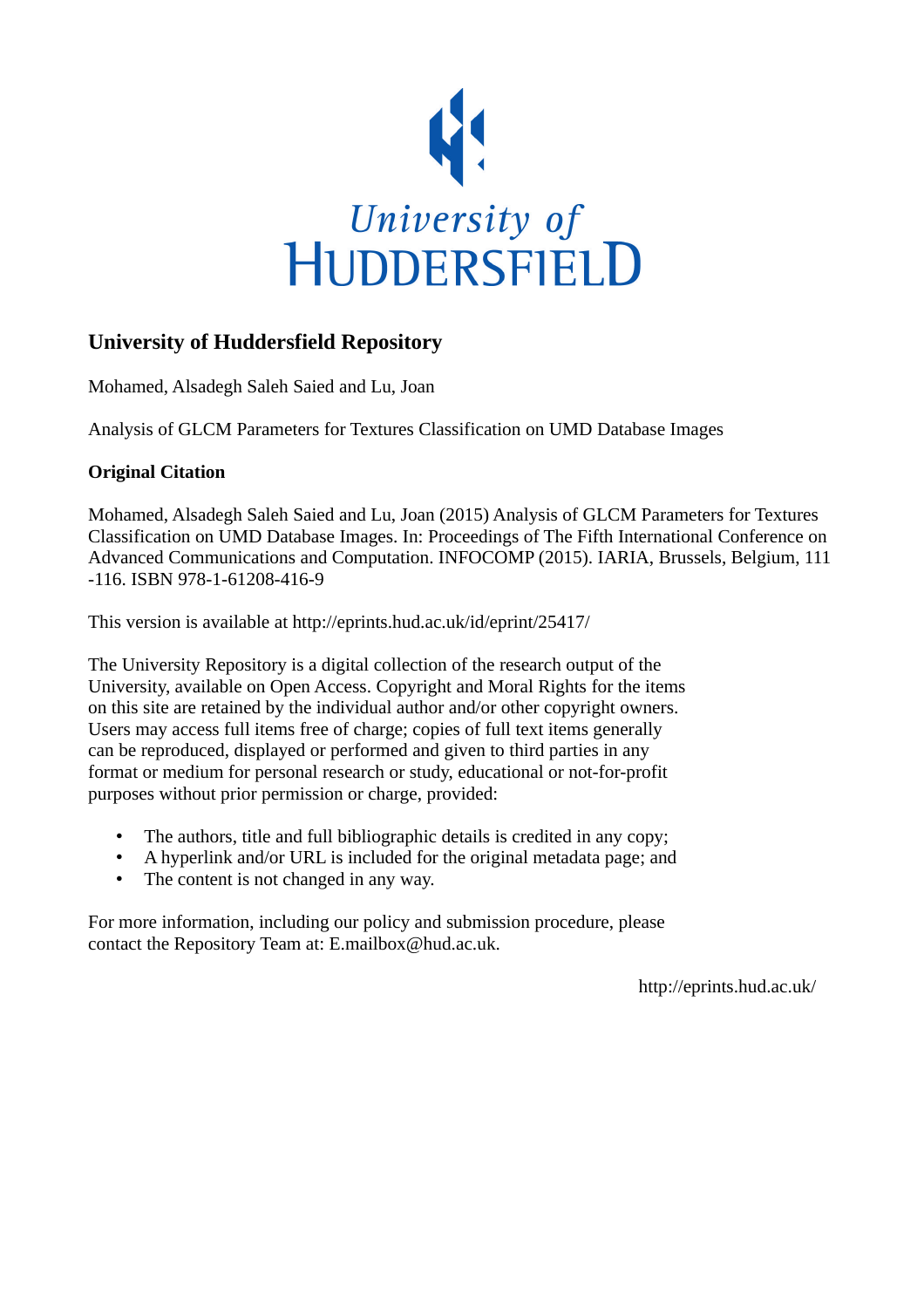## **Analysis of GLCM Parameters for Textures Classification on UMD Database Images**

Alsadegh Saleh Saied Mohamed Computing and Engineering. Huddersfield University Huddersfield, UK Email: alsadegh.mohamed@hud.ac.uk

*Abstract***— Texture analysis is one of the most important techniques that have been used in image processing for many purposes, including image classification. The texture determines the region of a given gray level image, and reflects its relevant information. Several methods of analysis have been invented and developed to deal with texture in recent years, and each one has its own method of extracting features from the texture. These methods can be divided into two main approaches: statistical methods and processing methods. Gray Level Co-occurrence Matrix (GLCM) is the most popular statistical method used to get features from the texture. In addition to GLCM, a number of equations of Haralick characteristics will be used to calculate values used as discriminate features among different images in this study. There are many parameters of GLCM that should be taken into consideration to increase the discrimination between images belonging to different classes. In this study, we aim to evaluate GLCM parameters. For three decades now, GLCM is popular method used for texture analysis. Neural network which is one of supervised methods will also be used as a classifier. And finally, the database for this study will be images prepared from UMD (University of Maryland database).**

*Keywords- GLCM Parameters; Haralick Feature Extraction; Texture Classification using window size.*

## I. INTRODUCTION

Analysis of the texture in images aims at finding characteristics of textures and representing them in distinctive forms to enable further processing. Extracting features from the texture by algorithm is used for various types of images from different disciplines including: medical images, analysis of aerial and satellite images, and in Remote Sensing Images [1]-[5].

There are four main types of methods that have been used for extracting features from the texture, which are: texture classification, texture segmentation, texture synthesis and shape from texture [6]. Classification of images into one of the classes, which have been prepared in advance, is the main purpose of texture classification.

Most methods used to analyse the texture may divide them into: statistical approaches and filtering based approaches. Statistical approaches such as Co-occurrence matrices and Local binary patterns [2][3][7][8] extract local features from the image depending on the spatial distribution of gray values in the particular image. Statistical methods

Joan Lu Computing and Engineering. Huddersfield University Huddersfield, UK Email: j.lu@ hud.ac.uk

can be categorized into: first-order (just one pixel), secondorder (couple of pixels) or higher-order (more than three pixels) statistics. Due to the complicated calculations and time involved when dealing with three or more pixels, higher-order is not commonly implemented. Filtering based approaches extract global features from the texture and examples of these are wavelet and Gabor filtering [9]-[12]. Filtering deals with the pattern of texture in the spatial frequency domain of the given image, which the energy distribution in the frequency domain identifies as a texture, and focuses on periodic patterns resulting in peaks in the spatial frequency domain.

 In spatial texture analysis, the texture extraction methods analyse the spatial distribution of pixels in gray scale texture. Gray level co-occurrence matrix is a statistical method used to achieve second order statistical texture features. In addition, the texture features may be extracted from the GLCM by Haralick features, using several parameters which GLCM depends upon in its design. These features are: displacement value, orientation value, gray level range "quantization level", and window size [13]-[19]. All of these features influence the accuracy of texture classification.

 This section has been used to introduce the paper. The remainder of this paper is structured as follows: Section II examines works related to the study. Section III describes the general concepts of GLCM methods and Haralick features. Section IV proposes the methodology of texture classification. In section V, we give the experimental results and at the end in Section VI is the conclusion.

## II. RELATED WORKS

 Many techniques that have been proposed for texture classification depend upon GLCM for analysing the image as the main stage in classification.

 It was established that using second order statistics to extract texture features such as Angular Second Moment, Homogeneity, Contrast, Angular Second Moment, Energy and Entropy are suitable for classification of color and high resolution images of cities and farmland which are important sources of information for the geographical sector [8]. Another method was established by using GLCM after applying window size  $7 \times 7$  on the original image of Guizhou karst mountainous region taken by remote sensing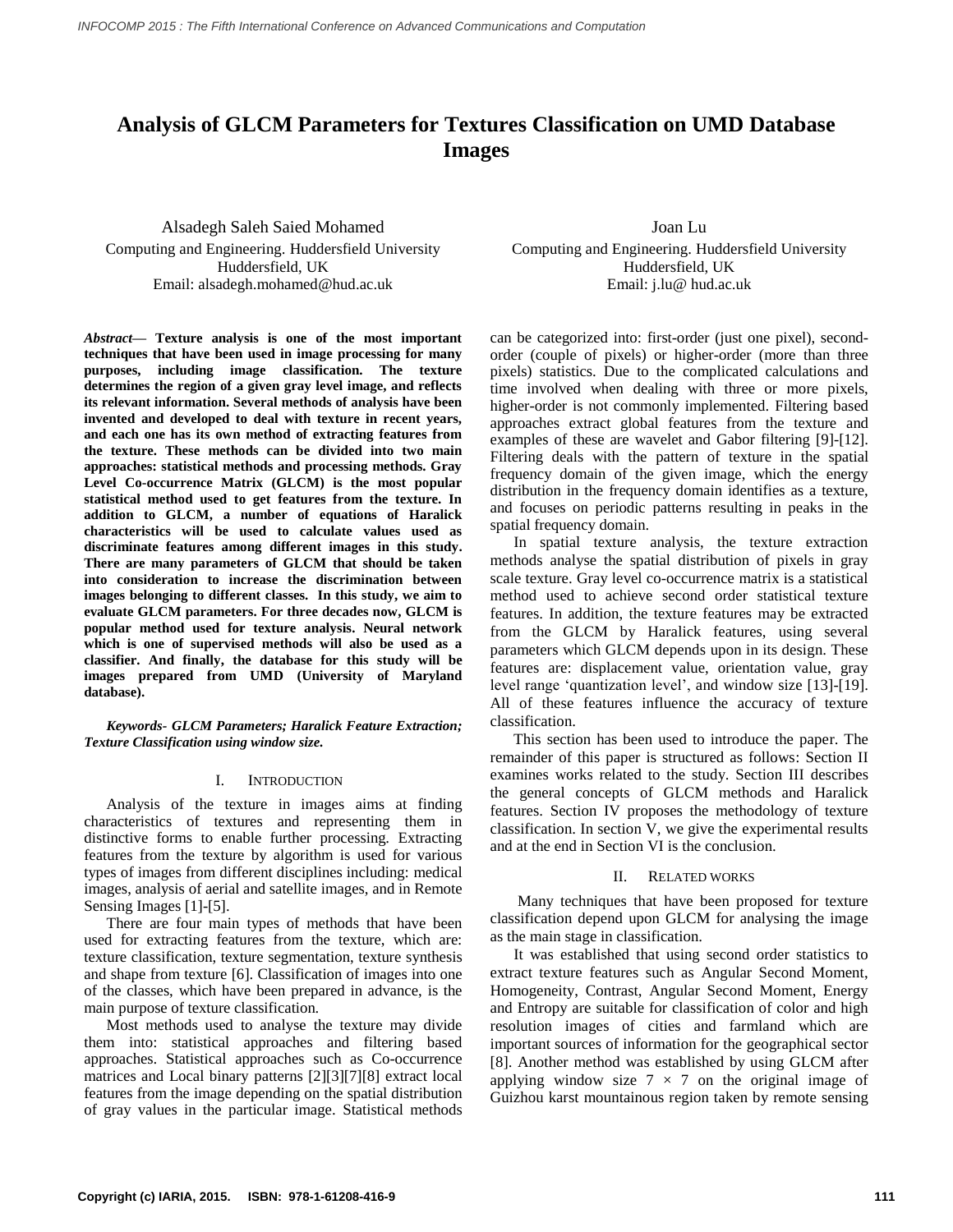by the use of the synthetic aperture radar (SAR) process. The different characteristic values of GLCM were analysed from different directions of GLCM. This experiment concluded that by using SAR image, a texture can reflect important information of the different land entities [3].

 We propose a new method for defining the direction in GLCM, which selects the main direction of the image by measuring the different directions. Characteristically, the value of the main direction in texture is calculated from an average of the three directions, where a set of characteristics which includes more information about the rotation invariance of the image are extracted [18]. On the contrary, using distinct displacements to classify any type of texture does not give good results, and the value of displacement between two pixels depends on Texel size. As a result, the new method tries to compute Texel size of texture [17].

 The performance of GLCM was investigated on large database from breast lesions on ultrasound images for classification. The performance depends on a changing number of parameters such as quantization, orientations and distances [13]. Another investigation on GLCM involved testing a number of the parameters of GLCM on mapping sea ice patterns with synthetic aperture radar (SAR) for assessing which one of them had the most effect on mapping sea ice texture [14].

#### III. GLCM ANALYSIS METHOD AND FEATURE FUNCTION

 This section explains the GLCM method and the functional features of Haralick that are used to extract features from GLCM.

## *A. GLCM*

Texture feature can be calculated by GLCM, which is one of the most popular statistical methods used for the analysis of texture. It creates a new matrix dependent on gray level values of the original image matrix. The number of rows and columns in the origin image is equal to the gray tones of new matrix. The GLCM method gives information about the type of texture in the image from the relationship between pairs of pixels. The values inside the new matrix take two parameters into consideration. These are: distance and angle.

 The gray level intensity value of two pixels with a particular spatial relationship computes the distance of GLCM. Angles determine the direction of the relationship between two pixels of the same gray-level which can be horizontal; vertical or diagonal.

GLCM determines differences between surface textures through the collection of elements around a diagonal in the matrix for example, rough and smooth surfaces will be different and can easily be classified using GLCM [20].

The dimensions of GLCM are calculated by the gray level of image. More levels give more accuracy in extracting the information from the texture, as the results increase the computation cost [14]. One of the most complicated issues with GLCM is texture size which is usually only estimated.

#### *B. Feature Function of Haralick*

Haralick texture features are a function for calculating values from GLCM [21]. They are used to discriminate between different textures in the classification of classes images to determine where they belong. Some of the Haralick texture features are more important than others and this is determined by surface texture where parameters such as second moment, contrast, entropy and correlation are mostly used.

#### (1) Second Moment

It evaluates the uniformity of an image and focuses on the partial characteristics of the image.

$$
f = \sum_{i=0}^{Ng-1} \sum_{j=0}^{Ng-1} pd \theta(i,j)^2 \qquad (1)
$$

where Ng is gray tone, i,j coordinate of function  $P(i,j)$ .

#### (2) Contrast

 It indicates the range of dissimilarity between pairs of pixels over the whole image so it reveals the clarity of the image by extracting the edge information of the objects.

$$
f = \sum_{n=0}^{Ng-1} n^2 \left\{ \sum_{i=0}^{Ng-1} \sum_{j=0}^{Ng-1} pd, \Theta(i,j)^2 \right\}, where n = |i - j|
$$
 (2)

#### (3) Entropy

 It is a measure of disorderliness of intensity distribution in the image. If there were no textures in the image, the entropy value would be near to zero, and on the other hand, a bigger entropy value indicates a more complex texture.

$$
f = \sum_{i=0}^{Ng-1} \sum_{j=0}^{Ng-1} pd, \Theta(i,j) \log(pd, \Theta(i,j)) \qquad (3)
$$

### (4) Correlation

It reflects a definite gray value along a certain direction of extended length. The correlation value will be larger if extended or if made longer.

$$
f = \sum_{i=0}^{Ng-1} \sum_{j=0}^{Ng-1} pd_{i} \Theta(i,j) \frac{(i - \mu_{x})(j - \mu_{y})}{\sigma_{x} \sigma_{y}}
$$
(4)

 $\mu$ x,  $\mu$ y and σx, σy are the means and standard deviations of px and py.

#### IV. METHODOLOGY OF TEXTURE CLASSIFICATION

Texture classification is relevant to computer vision. The stages to be followed in classification will be as laid out in Figure 1. After applying multiple windows of different sizes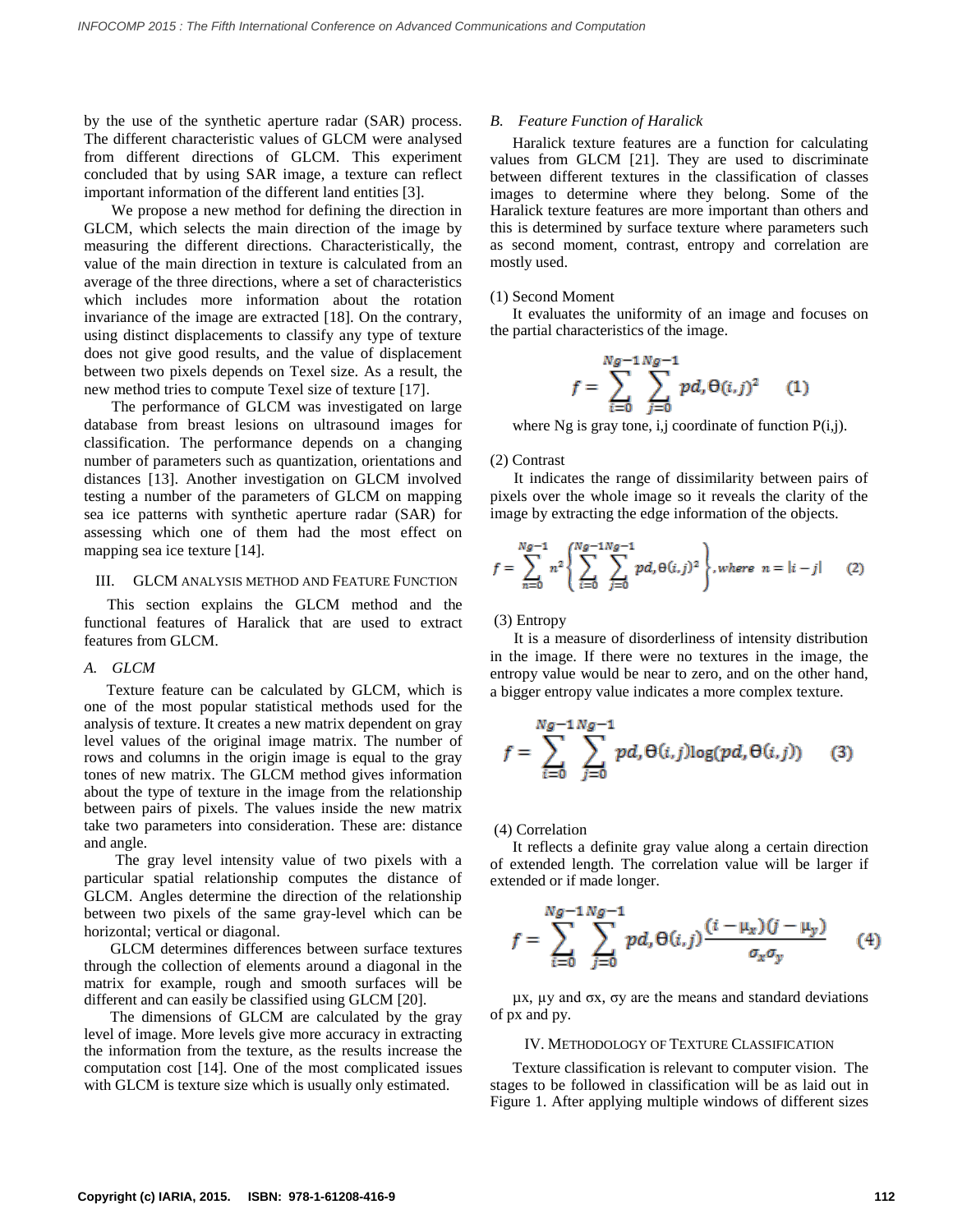the stages of classification will be as laid out in Figure 2. Firstly, there is the preparation of the images or databases that are needed for classification which are originally 160\*120 in size by dividing each original image into multiple windows of size  $(80*60 - 40*30 - 20*15)$ . Secondly, we will implement GLCM using the different parameters, mentioned earlier on completed sizes of images and on specific window sizes. Thirdly, we will extract the features by Haralick, and use the average of features function when using multiple windows size for identifying sets of features that describe the visual texture of an image. Finally we will classify textures by their features using machine learning approaches such as Artificial Neural Network (ANN) [19].



Figure 1. Classification stages on origin image size

Neural Network consists of multi-layer preceptor (MLP) algorithm. It is used in ANN to update the weights through back-propagation and training of ANN, where the neural Network is divided into two stages:

1- Training stage: using the features vector which is extracted by Haralick functions, the MLP feed forward artificial neural network

2- Testing stage: the MLP feed forward artificial neural network using other samples of data from the image, which are extracted as vector of important feature. The sampling in training is typically more than in training stage in ANN.



#### V. EXPERIMENTAL RESULTS

 The statistical GLCM are taken as texture features of a texture. Four of the most important statistical properties are calculated for describing image content: contrast, energy, entropy, correlation, and local stationary. The main objective of the experimental investigations was to compare the discriminatory power of GLCM as a method used for analyzing the texture as the main stage for classification, as well as the influence of GLCM parameters. It also divides the texture into multi-windows through extracting the features from the image. The classification accuracy rates on the database groups were compared using MATLAB 2014.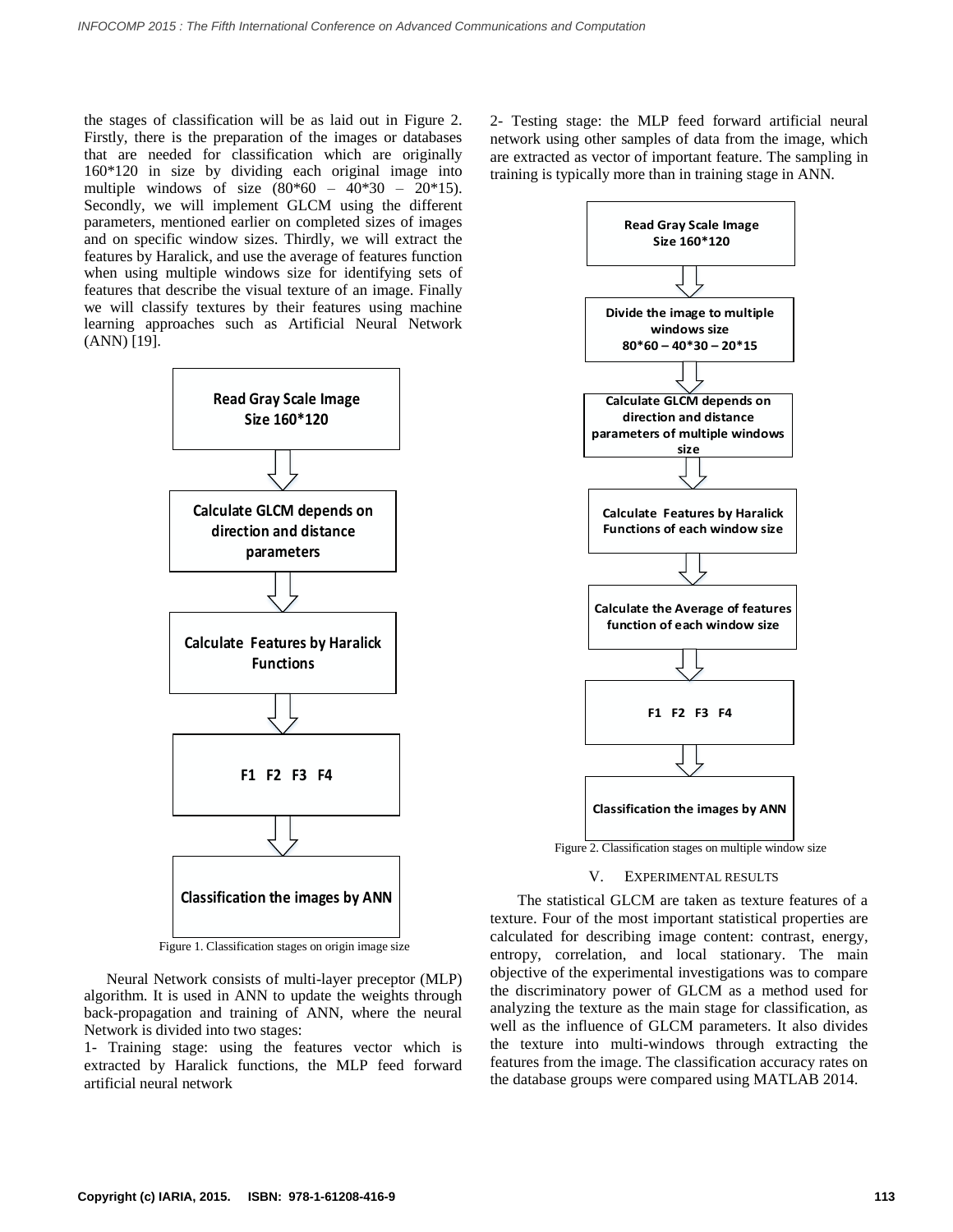| $\operatorname{\mathbf{Texture}}$ |           |         | angle= $0$ [0 1] |         | angle=45 [-1 1] |       |         |         | angle=90 [-1 0] |         |         |         | angle=135 [-1 -1] |       |         |         |
|-----------------------------------|-----------|---------|------------------|---------|-----------------|-------|---------|---------|-----------------|---------|---------|---------|-------------------|-------|---------|---------|
|                                   | $160*120$ | $80*60$ | $40*30$          | $20*15$ | $160*120$       | 80*60 | $40*30$ | $20*15$ | 160*120         | $80*60$ | $40*30$ | $20*15$ | $160*120$         | 80*60 | $40*30$ | $20*15$ |
| $1-A$                             | 84        | 86      | 85               | 85      | 80              | 80    | 82      | 87      | 85              | 84      | 84      | 83      | 85                | 84    | 89      | 87      |
| $1 - B$                           | 89        | 88      | 86               | 87      | 89              | 91    | 82      | 84      | 94              | 93      | 89      | 87      | 89                | 90    | 89      | 88      |
| $1-C$                             | 70        | 75      | 79               | 76      | 79              | 79    | 76      | 80      | 74              | 72      | 73      | 71      | 85                | 84    | 77      | 81      |
| $1-D$                             | 91        | 92      | 93               | 91      | 90              | 91    | 95      | 88      | 96              | 97      | 95      | 97      | 92                | 92    | 91      | 94      |
| $2-A$                             | 84        | 81      | 77               | 78      | 69              | 80    | 80      | 80      | 79              | 77      | 81      | 77      | 80                | 78    | 75      | 76      |
| $2-B$                             | 82        | 90      | 91               | 83      | 86              | 86    | 88      | 85      | 83              | 83      | 85      | 85      | 88                | 84    | 84      | 89      |
| $2-C$                             | 84        | 84      | 82               | 83      | 84              | 82    | 85      | 88      | 86              | 85      | 83      | 83      | 87                | 87    | 87      | 87      |
| $2-D$                             | 97        | 98      | 97               | 97      | 97              | 98    | 97      | 97      | 99              | 99      | 99      | 98      | 97                | 97    | 97      | 98      |
| $3-A$                             | 73        | 77      | 77               | 75      | 75              | 75    | 78      | 80      | 79              | 72      | 78      | 76      | 75                | 78    | 79      | 80      |
| $3 - B$                           | 99        | 99      | 99               | 98      | 99              | 99    | 99      | 99      | 99              | 99      | 100     | 99      | 99                | 99    | 99      | 99      |
| $3-C$                             | 93        | 94      | 94               | 92      | 94              | 94    | 93      | 93      | 94              | 94      | 93      | 95      | 96                | 94    | 94      | 94      |
| $3-D$                             | 98        | 98      | 97               | 97      | 95              | 94    | 95      | 98      | 98              | 98      | 98      | 98      | 98                | 98    | 99      | 99      |
| $4-A$                             | 97        | 90      | 81               | 84      | 82              | 85    | 82      | 85      | 82              | 82      | 83      | 82      | 85                | 84    | 87      | 87      |
| $4 - B$                           | 80        | 83      | 83               | 83      | 76              | 72    | 75      | 77      | 76              | 82      | 79      | 78      | 80                | 82    | 77      | 78      |
| $4-C$                             | 84        | 70      | 80               | 79      | 86              | 87    | 88      | 91      | 86              | 79      | 86      | 78      | 90                | 81    | 91      | 90      |
| $4-D$                             | 98        | 97      | 98               | 97      | 97              | 98    | 98      | 97      | 97              | 98      | 99      | 98      | 98                | 98    | 98      | 98      |
| Average                           | 87.6      | 87.6    | 87.4             | 86.5    | 86.1            | 86.9  | 87.0    | 88.06   | 87.9            | 87.1    | 87.8    | 86.5    | 89                | 88.1  | 88.3    | 89.0    |

TABLE I. CLASSIFICATION RESULTS ON THE IMAGES BY CHANGING IN DIRECTION PARAMETER WITH DIFFERENT WINDOW SIZE

#### *A. Data Preparation*

The data used in the paper are from a UMD dataset [22]. The UMD (University of Maryland, College Park) consists of 25 high resolution texture classes, each one with 40 samples with resolution 1280\*900 pixels (see Figure 3). Here, we divided the samples into four groups. Each group consists of another four groups: A, B, C and D.



Figure 3. Samples of texture of UMD database

### *B. Discussion and Analyses*

 We exploited the UMD database, by making a number of groups where each group consisted of two classes and each class contained 1000 texture of sizes 160 \* 120 and each class was divided into 700 images for training and 300 images for testing. The results of the texture classification were as follows:

 The changing in direction parameter of GLCM gives different results if applied on whole images or using multiple sizes of window. The results in Table I explain the influence of directions changing in GLCM on the classification accuracy in the number of image groups with resolution 160\*120, after dividing these images to the number of regions by different window size.

 In general, the GLCM has given somewhat good results in some groups especially in groups: 1-B, 1-D, 2-D, 3-B, 3- C, 3-D and 4-D that used different angels and different windows sizes. Conversely, it gave somewhat low results in classifying textures in groups: 1-C, 2-A, 3-A and 4-B. The result in rest of the groups: 1-A, 1-C, 2-C, 4-A and 4-C kept fluctuating.

 There is an increase in classification accuracy through dividing the original images into sub-images, by sliding windows such as in most groups when the angle equal 45 in which include groups: 1-A, 2-A, 3-A and 4-C. When the angle equals 135, the increase was noted in groups 3-A and 3-D, and the increase was in group 2-B when the angle was 90. On the contrary, there is a decrease in other groups mostly when the angle equals 0 such as groups 2B, 3-C and 2-D, and when the angle equals 135 in groups 2-A and 4-B. In other groups, there was no apparent change such as in groups 3-B with different angles, and in groups 2-C, 3-B and 4-D when the angle equals 135. The conclusion was that each image needed its own particular window size to obtain optimal information.

The direction parameter had a big effect on GLCM. The average classification accuracy as shown in Figure 4 explains the following: when the parameter angle equals to zero we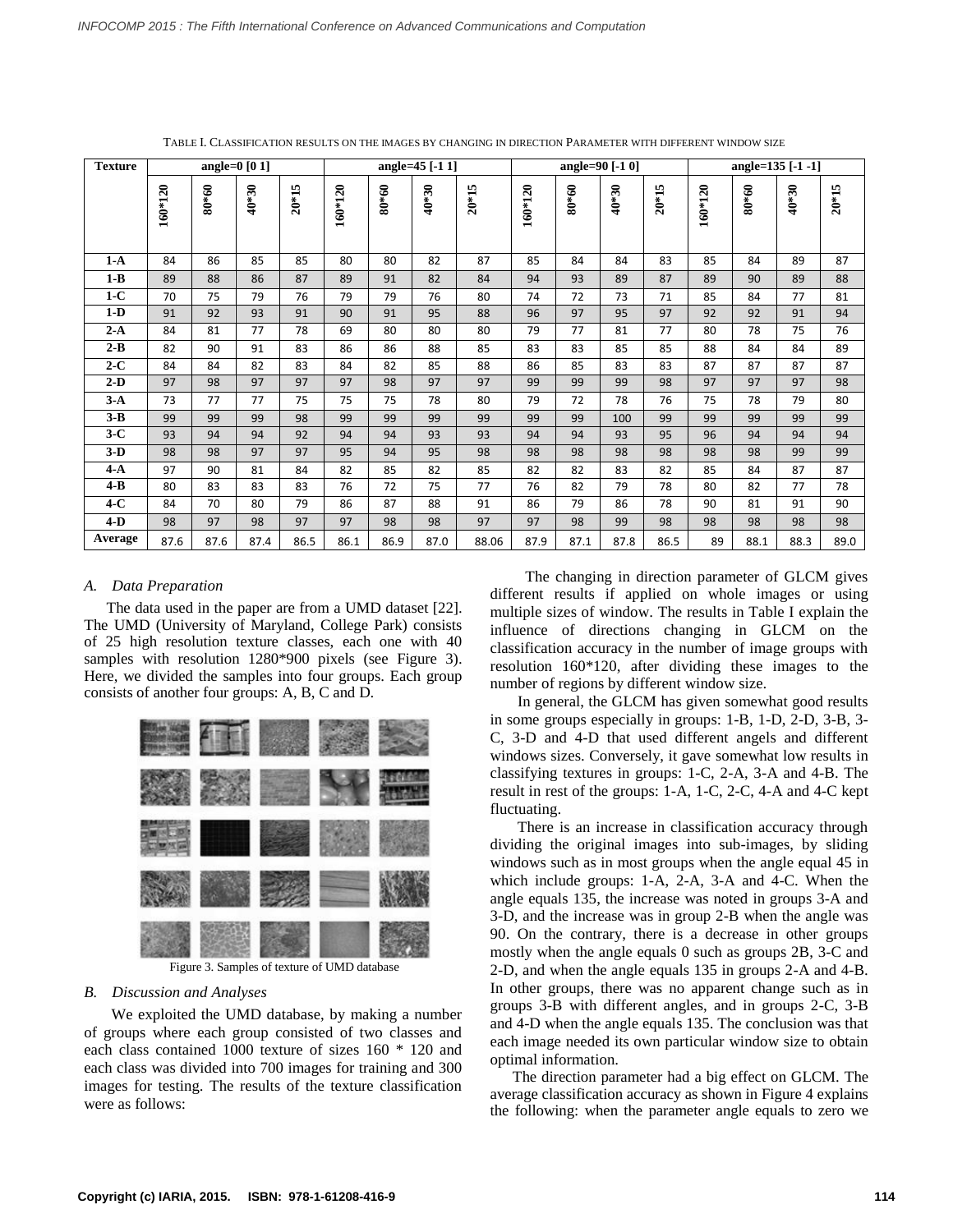obtain the best results between all texture classification groups and across all window sizes. Other angle values give different results depending on the texture types and window sizes used to divide the image. When the angle is equal to 135, it gives better results with the origin image as well as when using window size 80<sup>\*60</sup>, whereas the accuracy percentage decreased with window size 20\*15. In contrast, the classification accuracy increased significantly when the angle is equal to 45 and window size 20\*15. There are fluctuations in the accuracy when the angle is equal to 90 through changing the window size from 160\*120 to 20\*15. In all results, the effect of angle parameter is clear on the classification accuracy between groups of textures.

A change in the distance value in GLCM leads to a change in the result of GLCM. This can be seen in Table II, which gives results about classification accuracy of images depending on different values of the distance parameter of GLCM. This was done by applying GLCM on the origin image size 160\*120 and later, by dividing them to 4 regions with window size  $40*30$  we found that:



Figure 4. Average Classification Accuracy of Different Angle Values

| Texture | $\mathbb{Z}$<br>≏ | $\mu$<br>≏ | ۴<br>≏    | ୩<br>≏    | $=12$<br>$\blacksquare$ | $=16$<br>≏ | $=20$<br>≏ | $=24$<br>$\mathbf{a}$ | $\mathbb{I}$<br>≏ | 4<br>≏  | ۴<br>≏  | $\frac{8}{1}$<br>≏ | $=12$<br>≏ | $\frac{16}{1}$<br>≏ | $=20$<br>≏ | $D = 24$ |
|---------|-------------------|------------|-----------|-----------|-------------------------|------------|------------|-----------------------|-------------------|---------|---------|--------------------|------------|---------------------|------------|----------|
|         | $160*120$         | 160*120    | $160*120$ | $160*120$ | $160*120$               | 160*120    | $160*120$  | $160*120$             | $40*30$           | $40*30$ | $40*30$ | $40*30$            | $40*30$    | $40*30$             | $40*30$    | $40*30$  |
| $1-A$   | 84                | 82         | 83        | 79        | 83                      | 81         | 83         | 80                    | 88                | 84      | 84      | 84                 | 77         | 83                  | 80         | 85       |
| $1 - B$ | 94                | 92         | 92        | 90        | 91                      | 89         | 89         | 87                    | 93                | 94      | 91      | 90                 | 90         | 87                  | 82         | 87       |
| $1-C$   | 76                | 69         | 74        | 76        | 66                      | 68         | 68         | 80                    | 71                | 64      | 75      | 61                 | 75         | 74                  | 70         | 82       |
| $1-D$   | 89                | 91         | 92        | 90        | 84                      | 86         | 90         | 91                    | 90                | 86      | 85      | 88                 | 87         | 88                  | 88         | 87       |
| $2-A$   | 90                | 90         | 91        | 91        | 89                      | 87         | 91         | 90                    | 90                | 91      | 91      | 87                 | 89         | 89                  | 86         | 86       |
| $2 - B$ | 90                | 85         | 81        | 83        | 77                      | 81         | 82         | 77                    | 82                | 87      | 81      | 80                 | 80         | 81                  | 79         | 73       |
| $2-C$   | 73                | 87         | 78        | 82        | 79                      | 79         | 75         | 76                    | 88                | 86      | 76      | 82                 | 80         | 71                  | 76         | 78       |
| $2-D$   | 96                | 95         | 94        | 93        | 94                      | 94         | 91         | 94                    | 96                | 96      | 93      | 94                 | 94         | 95                  | 94         | 96       |
| $3-A$   | 77                | 82         | 77        | 84        | 82                      | 82         | 80         | 80                    | 83                | 83      | 83      | 87                 | 82         | 85                  | 81         | 82       |
| $3-B$   | 99                | 99         | 99        | 99        | 99                      | 98         | 97         | 95                    | 100               | 99      | 99      | 99                 | 99         | 98                  | 97         | 96       |
| $3-C$   | 93                | 96         | 95        | 94        | 96                      | 95         | 93         | 93                    | 93                | 96      | 96      | 95                 | 97         | 95                  | 95         | 93       |
| $3-D$   | 94                | 94         | 93        | 93        | 91                      | 88         | 89         | 83                    | 95                | 96      | 94      | 92                 | 91         | 88                  | 87         | 89       |
| $4-A$   | 86                | 85         | 85        | 85        | 85                      | 83         | 83         | 85                    | 84                | 85      | 83      | 87                 | 87         | 85                  | 83         | 86       |
| $4 - B$ | 87                | 88         | 85        | 82        | 79                      | 78         | 76         | 81                    | 88                | 87      | 84      | 84                 | 82         | 78                  | 79         | 78       |
| $4-C$   | 70                | 63         | 66        | 68        | 66                      | 71         | 64         | 72                    | 70                | 65      | 69      | 67                 | 74         | 67                  | 66         | 67       |
| $4-D$   | 97                | 96         | 95        | 95        | 96                      | 95         | 94         | 94                    | 97                | 95      | 96      | 95                 | 95         | 94                  | 95         | 94       |
| Avr     | 89                | 88.8       | 87.9      | 88.1      | 86.2                    | 85.7       | 85.1       | 85.5                  | 89.6              | 88.6    | 87.9    | 87.4               | 87.1       | 85.9                | 84.7       | 85.5     |

TABLE II. CLASSIFICATION RESULTS ON THE IMAGES BY CHANGING IN DISTANCE PARAMETERS AND DIFFERENT WINDOW SIZE

Accuracy of classifications in most groups has been affected by increase in distance in GLCM. For example there is a significant decrease in accuracy of origin image in groups 1-B, 2-C, 2-B, 3-D, and 4-D, whereas in window size 40\*30 the decrease in the accuracy was in groups: 2-A, 2-B, 2-C, 3-B, 3-D and 4-C. In groups 1-A, 1-C, 1-D, 3-C and 4- C it is clear how distance caused the fluctuation of accuracy. It was noted that in the groups that have high accuracy such as 3-B, 1-D and 2-D, there was a slight decrease in accuracy.

The distance has an impact on the features which are extracted from the texture, so its influence is clear on classification of the accuracy of images.

The impact of the displacement parameter of GLCM is clear in the average results of the accuracy on the images used in classification. In general, as show in Figure 5 there was a decrease in accuracy after increase in displacement value on classification of the original image, and after dividing it to sub-images by window size.